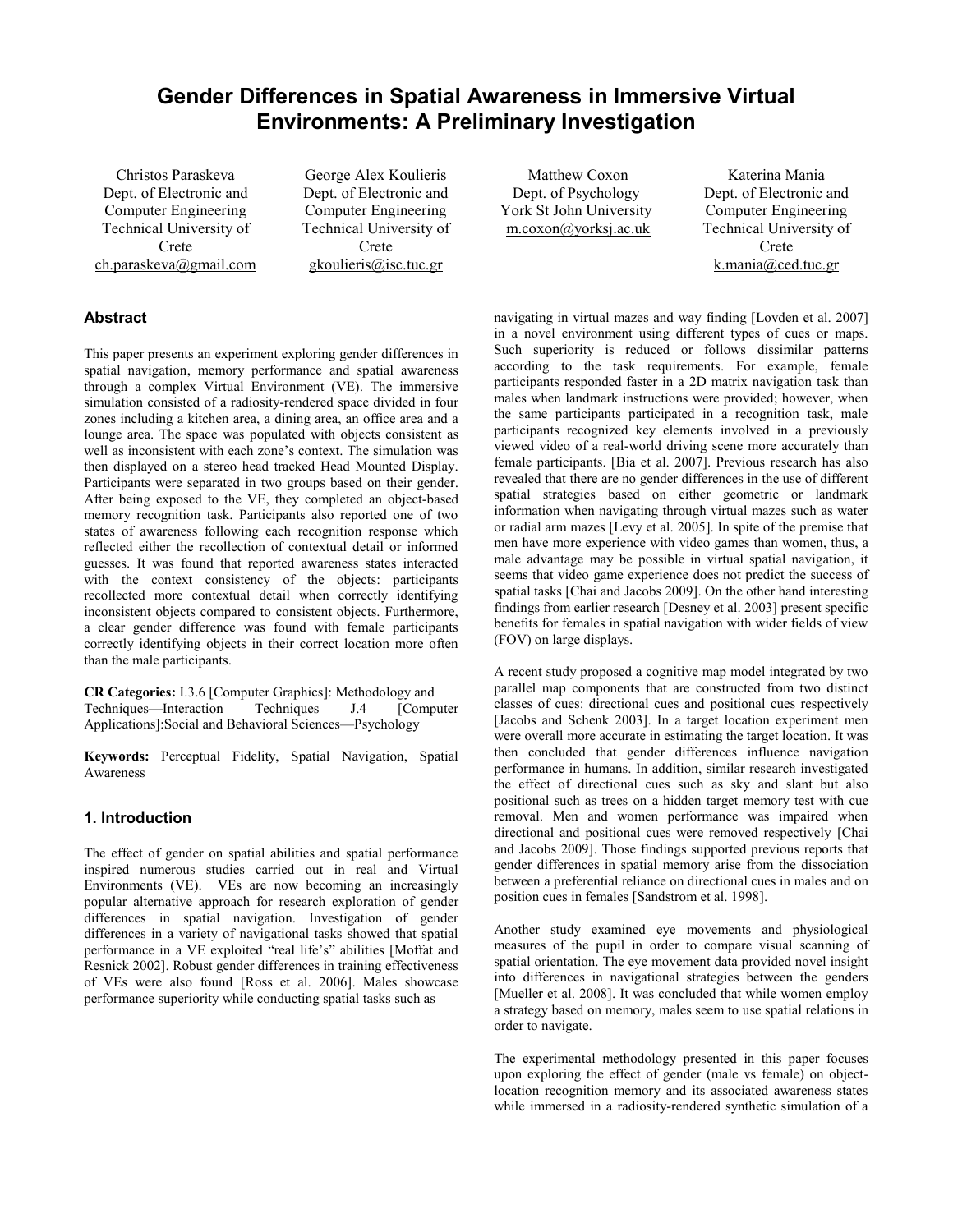complex scene. The space was populated by objects consistent as well as inconsistent with each zone's context, displayed on a head-tracked, stereo-capable HMD. The main premise of this work is that memory performance is an imperfect reflection of the cognitive activity that underlies performance on memory tasks. A secondary goal was to investigate the effect of varied scene context on object recognition tasks post-VE exposure in relation to eye tracking data.

#### **2. Memory Awareness States and Schemata**

In the process of acquiring a new knowledge domain, visual or non-visual, information retained is open to a number of different states. Accurate recognition memory can be supported by: a specific recollection of a mental image or prior experience (Type A); reliance on a general sense of knowing with little or no recollection of the source of this sense (Type B) [McCabe and Geraci 2009]. Tulving 1992 provided the first demonstration that these responses can be made in a memory test, item by item out of a set of memory recall questions, to report awareness states as well. Object recognition studies in VE simulations have demonstrated that low interaction fidelity interfaces, such as the use of a mouse compared to head tracking, as well as low visual fidelity, such as flat-shaded rendering compared to radiosity rendering, resulted in a higher proportion of correct memories that are associated with those vivid visual experiences of a 'remember' awareness state [Mania et al. 2003; Mania et al. 2006; Mania et al. 2010]. As a result of these studies, a tentative claim was made that those immersive environments that are distinctive because of their variation from 'real' representing low interaction or visual fidelity recruit more attentional resources. This additional attentional processing may bring about a change in participants' subjective experiences of 'remembering' when they later recall the environment, leading to more vivid mental experiences. The present research builds upon this pattern of results and its possible explanations.

Moreover, it has been shown that memory performance is frequently influenced by context-based expectations (or 'schemas') which aid retrieval of information in a memory task [Minsky 1975]. A schema can be defined as a model of the world based on past experience which can be used as a basis of remembering events and provides a framework for retrieving specific facts. In terms of real world scenes, schemas represent the general context of a scene such as 'office', 'theatre' etc. and facilitates memory for the objects in a given context according to their general association with that schema in place.

The experimental study presented here investigates the effect of gender on both the accuracy and the phenomenological aspects of object memories acquired in a VE.

## **3. Materials and Methods**

### *3.1 Participants and Apparatus*

The participants of the experiment were recruited from the postgraduate population of the Technical University of Crete. Two groups were balanced for gender and age and were naive as to the purpose of the experiment. 40 males and 29 females participated to the experiment. All participants had normal or corrected to normal vision and no one reported neuro-motor or stereovision impairment. The test VE was set up in a studio on campus, which was darkened to remove any periphery disturbance during the exposure.

The VE was presented in stereo at SXGA resolution on an NVIS nVisor SX111 Head Mounted Display with a Field-of-View comprising 102 degrees horizontal and 64 degrees vertical. An InterSense InertiaCube3, three degrees of freedom head tracker was utilized for rotation. The viewpoint was set in the middle of the virtual room and navigation was restricted to 360 degrees circle around that viewpoint (yaw) and vertically (pitch) into  $-20^0$ downwards and  $+33^{\circ}$  upwards from eye's height of the pawn. Participants sat on a swivel chair during exposure.

### *3.2 Visual Content*

The displayed scene was implemented with the Unreal Development Kit. The VE represented a six by six meters square room as shown in Figure 1. The radiosity-rendered space was divided in four zones including a dining area, a kitchen, an office area and a lounge area located on northeast, northwest, southwest and southeast side of the house, respectively. The space was populated by objects consistent as well as inconsistent with each zone's context. Three consistent objects and three inconsistent objects populated each zone resulting in twenty-four objects located in the scene overall, six in each zone.



Figure 1: The experimental scene (side-view).

The between-subjects factor was 'Male' vs 'Female'. The withinsubjects factor was 'object type' comprised of two levels: 'consistent' and 'inconsistent'. According to the group that they were assigned to, participants completed a memory recognition task including self-report of spatial awareness states and confidence rating for each recognition. The list of objects was assembled based on an initial pilot study which explored which objects were expected to be found in each area and which were not [Zotos et al. 2009].

### *3.3 Experimental Procedure*

Participants were instructed to observe and navigate around the VE for 120seconds. The exposure time was defined after a series of pilot studies which aimed to identify an exposure time where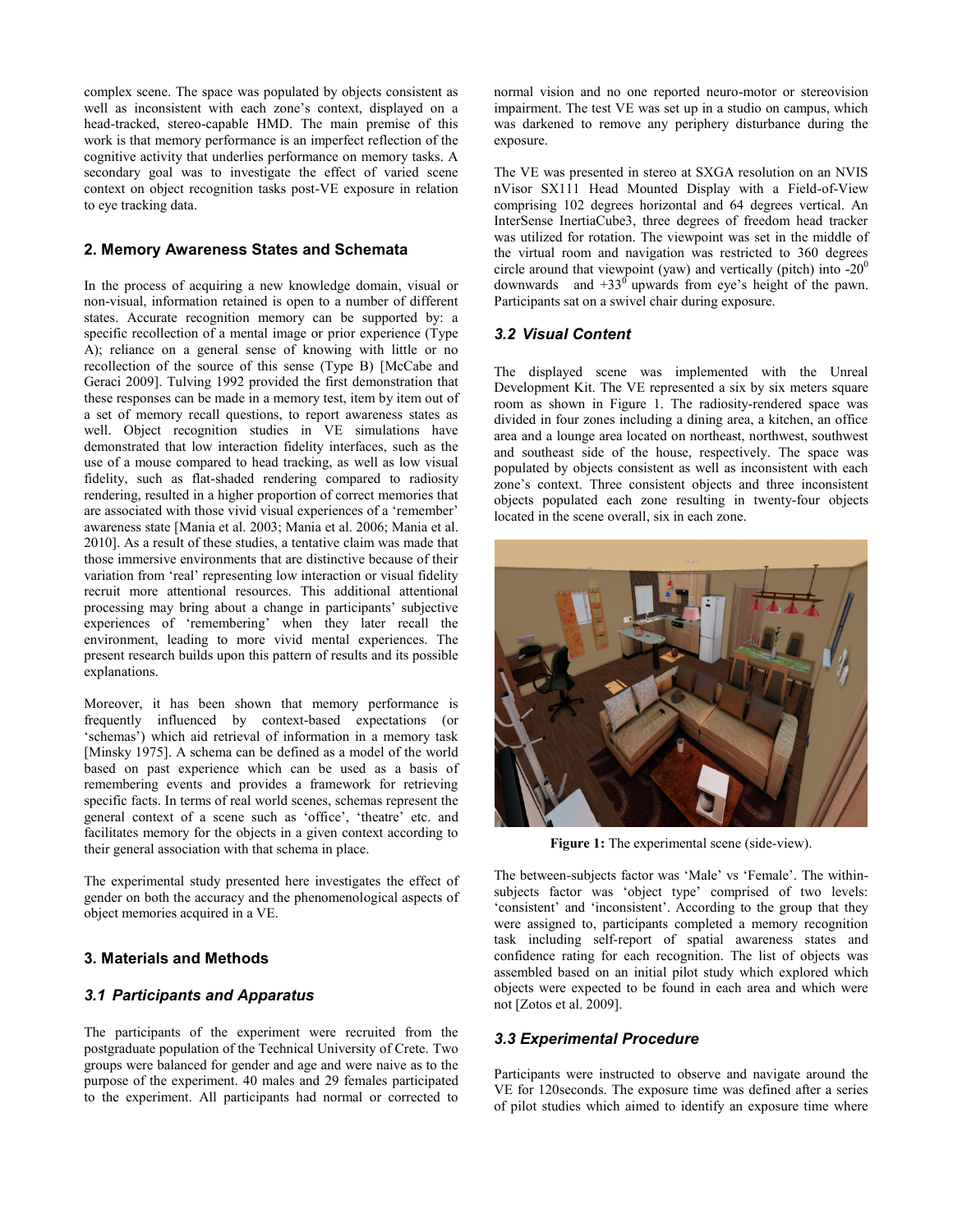no floor or ceiling effects were observed, e.g. the task being too easy or too difficult. After the exposure each participant was given a four-paged leaflet; each page contained one of the four zones of the house respectively with items removed. The on-line questionnaire was also divided in four pages, each one representing the four areas. Participants were required to select which object they think they saw during the exposure in each position as well as one out of five levels of confidence (no confidence to certainty), and also two choices of awareness states: Type A and Type B. A recognition list was devised including a list of objects per scene zone. Each zone included in random order the six present objects as well as six absent. The four lists included a total of 48 objects. Prior to the memory recognition task, awareness states were explained to the participants in the following terms:

"TYPE A means that you can recall specific details. For example, you can visualize clearly the object in the room in your head, in that particular location."

"TYPE B means that you just 'know' the correct answer and the alternative you have selected just 'stood out' from the choices available."

#### **4. Results of Pilot Studies**

The accuracy of memory was measured by counting the number of correct positions of objects (out of a possible 24). Prior probabilities were obtained by calculating the proportions of correct answers falling in each of the three memory awareness categories for each participant.

#### *Total Correct*

The total number of objects that were identified in the correct location was counted for each participant (Table 1).

|                                    | Males $(n=40)$ |                     | Females $(n=29)$ |                     |
|------------------------------------|----------------|---------------------|------------------|---------------------|
|                                    | Consistent     | <b>Inconsistent</b> | Consistent       | <b>Inconsistent</b> |
| Total<br>correct<br>(out of<br>24` | 5.15(1.75)     | 7.10(2.35)          | 6.97(1.68)       | 8.41 (1.66)         |

| <b>Table 1:</b> Number of correct responses and standard deviations |  |  |
|---------------------------------------------------------------------|--|--|
|---------------------------------------------------------------------|--|--|

Correct recognition scores were analyzed using a 2x2 mixed analysis of variance (ANOVA) with gender (male, female) entered as a between subjects variable and the context consistency of the objects (consistent, inconsistent) entered as a within subjects variable. A large main effect of gender was identified  $(F(1,67)=16.65, p<0.001,$  partial eta-squared=0.20). Female participants correctly recognised more objects in their locations (Mean =  $7.69$ ) compared to the male participants (Mean =  $6.13$ ). A large main effect of context consistency was also identified (F(1,67)=40.77,p<0.001, partial eta-squared=0.38). More inconsistent objects were correctly recognised in their locations (Mean =  $7.76$ ) than consistent objects (Mean =  $6.05$ ). No interaction between gender and context consistency was revealed  $(F(1,67)=0.89, p>0.05)$ .

#### *Awareness states*

The proportion of correct responses assigned to each awareness state are displayed in Table 2.

|                      | Males $(n=40)$ |                     | Females $(n=29)$ |              |
|----------------------|----------------|---------------------|------------------|--------------|
|                      | Consistent     | <b>Inconsistent</b> | Consistent       | Inconsistent |
| Type A<br>(remember) | .25(.11)       | .43(.15)            | .23(.11)         | .39(.12)     |
| Type B<br>(know)     | .17(0.13)      | .14(.15)            | .22(.10)         | .16(0.13)    |

**Table 2:** Proportion of correct responses and standard deviations

The proportion of correct responses (displayed in Table 2) was analyzed with separate 2x2 mixed ANOVAs for each awareness state. Gender (male, female) was entered as a between subjects variable, with the context consistency of the objects (consistent, inconsistent) entered as a within subjects variable. A minimum alpha level of .05 was used throughout the analyses to judge a reliable difference.

No reliable main effects of gender were found for either Memory A awareness states ( $F(1,67)=1.81$ ,  $p>0.05$ ) or Memory B awareness states  $(F(1,67)=1.49, p>0.05)$ . Similarly, no interactions were found between gender and the context consistency of the objects for either Memory A awareness states  $(F(1,67)=0.22, p>0.05)$  or Memory B awareness states  $(F(1,67)=0.52, p>0.05)$ . However, there was a large main effect of context consistency on Memory A awareness states  $(F(1.67)=66.30, p<.001,$  partial eta-squared = 0.50) and a small main effect of context consistency on Memory B awareness states  $(F(1,67)=4.81, p<0.05,$  partial eta-squared = 0.067). When objects were correctly recognized in the correct location, a higher proportion of correct responses were reported as Memory A awareness state (remember) with inconsistent objects (Mean = .41) compared to consistent objects (Mean = .24). Conversely, participants reported a higher proportion of correct responses were reported as Memory B awareness states with consistent objects (Mean = .19) compared to inconsistent objects  $(Mean = .15)$ .

Consideration was given to the unequal number of males and females within the analyses. The analyses were therefore repeated following the removal of the last 11 male participants tested, to create equal group sizes. The exact same pattern of results was  $(N=29)$ .

#### **5. Discussion**

The analyses highlighted two important effects. The first was a clear influence of the context consistency of objects on the type of memorial experience that participants had. Vivid and contextually detailed memorial experiences were reported more often for objects that were inconsistent with the context of the scene (e.g. a toothbrush in the kitchen area). Conversely less contextually detailed feelings of knowing were reported more often for objects that were consistent with the context of the scene (e.g. a book in the office area). This indicates that context consistency has an important influence on the memorial experiences of users in such environments. Secondly, there was a clear influence of gender on the number of objects correctly recognised in their correct location. Female participants outperformed male participants through correctly recognising more of the objects in the correct locations. The gender of users is therefore an important consideration in terms of memory for objects and their locations within such environments. Future work will include the analysis of eye tracking data acquired.